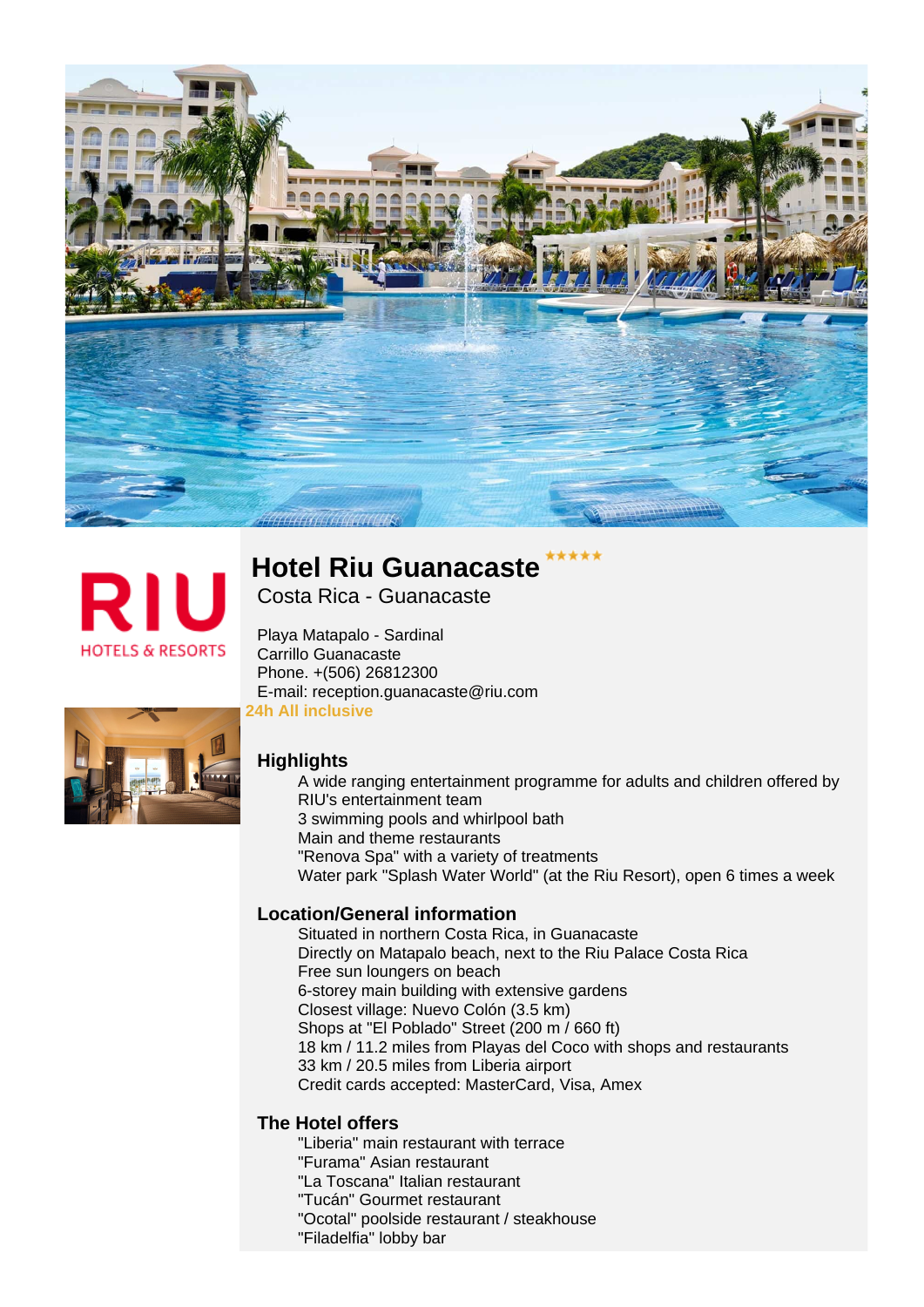Free WiFi throughout hotel Miniclub Children's playground Sun terrace Free sun loungers, towels and parasols by pool Infants pool Whirlpool bath 3 swimming pools, 722/716/197 m² "Santa Cruz" poolside bar with swim-up bar\*\*\* "La Plaza" bar Sports bar "Pura Vida" lounge bar

\*\*\* Access to the swim-up bar is restricted to quests over 18 years old.

At the Riu Resort:

Medical office (additional charge) "El Poblado" Street with boutique, kiosk, mini-market, souvenir & photo shop "Pacha" discotheque (free entry, drinks not included) Free gym, steam bath and whirlpool bath\*\* "Renova Spa" with a variety of treatments (additional charge) Conference and Events centre with 5 conference and meeting rooms Children's swimming pool with slides "Splash Water World" with different water slides. Guests must be of a height of at least 1.20m/3.9ft to be admitted. For safety reasons, the minimum recommended age is 12 (open 6 times a week)

\*\* Use of the gym, whirlpool bath and steam bath is restricted to guests over 18 years old. Access to the whirlpool bath and steam bath, reservation required in advance. Sports shoes are compulsory when using the gym

Under Costa Rican legislation smoking is not permitted in the hotel except in designated areas.

## **Rooms**

701 guest rooms

Balcony or terrace Iron and ironing board Electronic in-room safe Satellite TV (flat screen) Liquor dispenser Minibar Ceiling fan Central air conditioning Free WiFi **Telephone** 110 V **Hairdrver** Bathroom All guest rooms have:

Double rooms with:

Inter-connecting rooms available 2 beds 125 x 200 cm or 1 bed 200 x 200 cm

Family rooms with:

1 bedroom with 1 bed 200 x 200 cm and 1 bed 125 x 200 cm

Family suites (2 bedrooms) with:

Sofa bed 2 bathrooms, bidet 2 bedrooms (1 x 2 beds 125 x 200 cm, 1 x 1 bed 200 x 200 cm)

Suites with: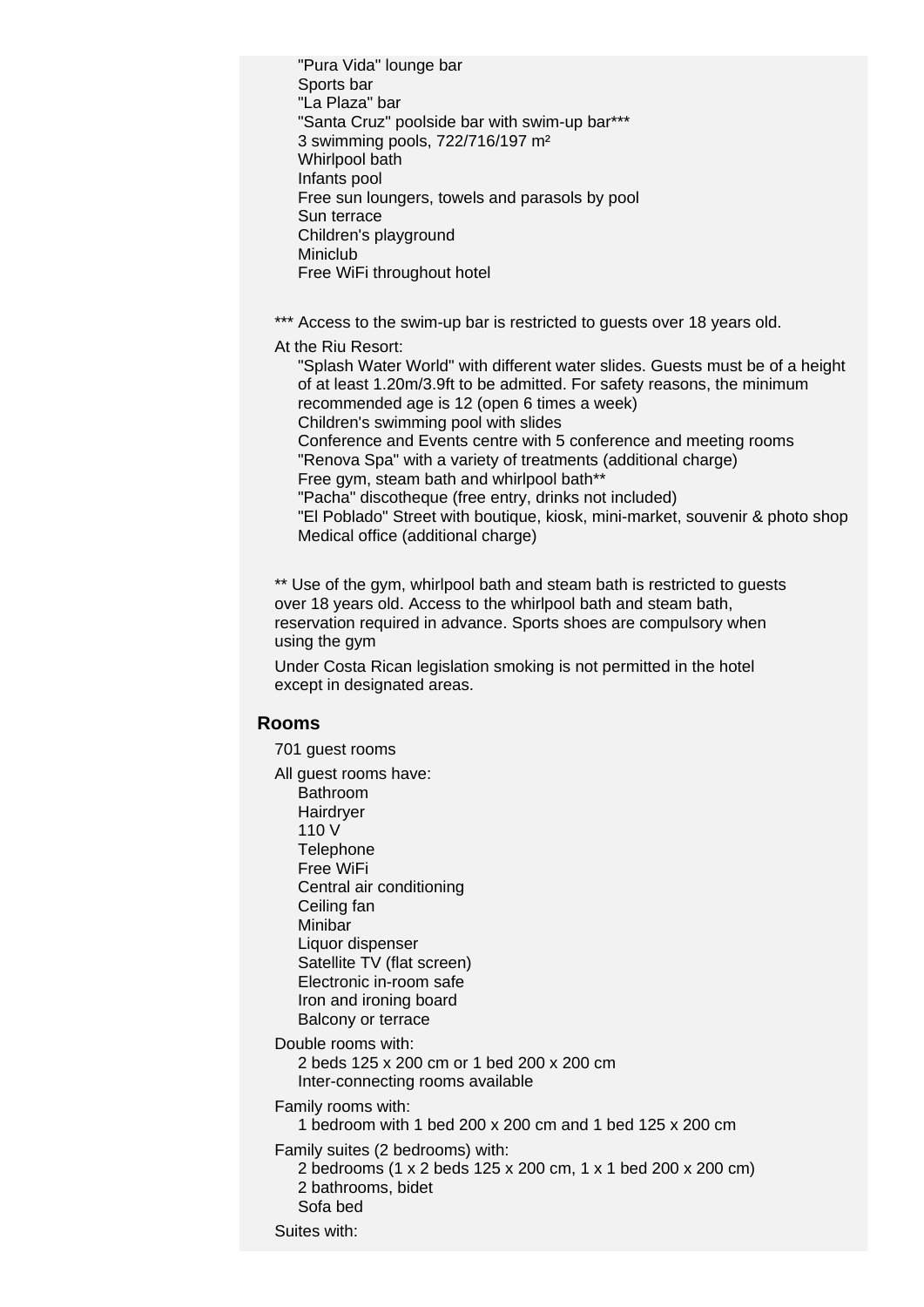Dressing room Integrated lounge area with 1 step between levels, with sofa 1 bed 200 x 200 cm Bathroom with hydromassage bathtub, shower cabin and bidet

Whirlpool bath suites with:

1 bed 200 x 200 cm Bathroom with hydromassage bathtub, shower cabin and bidet

Dressing room Integrated lounge area with 1 step between levels, with sofa

Whirlpool bath on upper terrace

### **Gastronomy**

All Inclusive 24 hours

All meals and snacks

#### Breakfast:

Continental breakfast / snacks Full American breakfast buffet and live cooking stations

Lunch:

Pizzas, pasta, salads and assorted desserts Hot and cold buffet and live cooking stations

#### Dinner:

Special evenings: themed buffets (3 times a week) Buffets and live cooking stations

#### Optional dining:

"Tucán" Gourmet restaurant Steakhouse (à la carte) "Furama" Asian restaurant (buffet) "La Toscana" Italian restaurant (main course with table service; buffet starters and dessert)

Appropriate attire required for dinner.

Snacks 24 hours a day

Beverages:

Regularly restocked minibar and liquor dispenser Unlimited local and imported beverages 24 hours a day

## **Sports/Entertainment**

#### All Inclusive features

Sports and activities:

Gym, workout, beach volleyball court

Floodlit hard surface tennis court

Steam bath, whirlpool bath

Windsurfing, stand up paddle surfing (SUP), snorkelling equipment,

kayaking

1 introductory scuba diving lesson in pool Water park "Splash Water World" (at the Riu Resort), open 6 times a week

Entertainment:

Daytime entertainment programme for adults (daily) Daytime entertainment programme for children ages 4 to 12 (daily)

Shows, Riu evening programme or live music (daily)

"Riu Get Together Party", theme parties for guests of the Riu Resort, once a week

"Pacha" discotheque (open 6 nights a week)

Free entry to the discotheque (drinks not included)

Other sports and facilities nearby (additional charge):

Golf course (20 km), horse riding Various water sports available

The RIU Group has no direct or indirect relationship with external services (especially PARASAILING) and does not assume any liability for